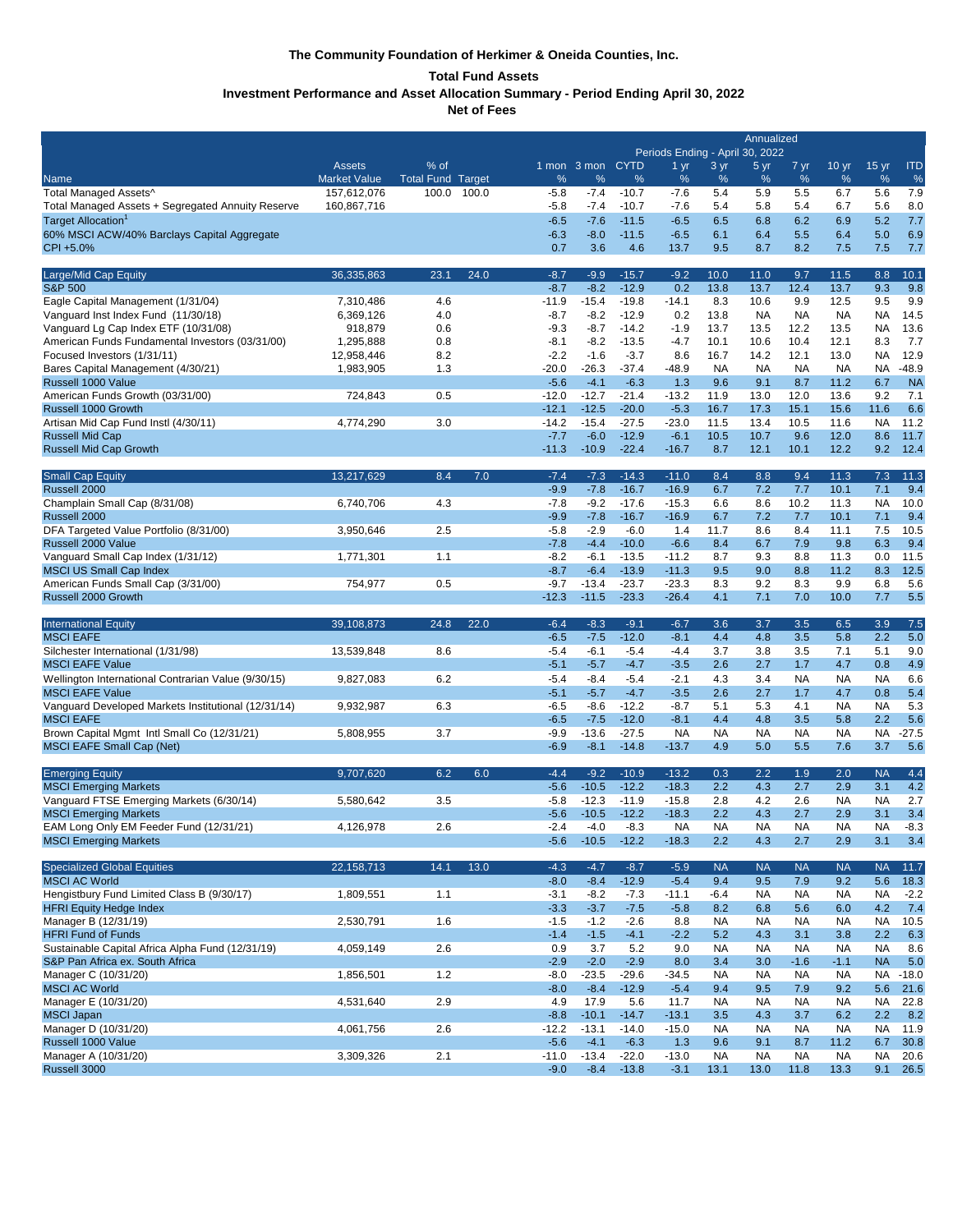# **The Community Foundation of Herkimer & Oneida Counties, Inc.**

# **Total Fund Assets**

**Investment Performance and Asset Allocation Summary - Period Ending April 30, 2022**

**Net of Fees** 

|                                                                                   |                     |                          |                         |                               |                  | Annualized                                                         |                  |                  |                          |                  |                                |              |
|-----------------------------------------------------------------------------------|---------------------|--------------------------|-------------------------|-------------------------------|------------------|--------------------------------------------------------------------|------------------|------------------|--------------------------|------------------|--------------------------------|--------------|
|                                                                                   | <b>Assets</b>       | % of                     |                         | 1 mon 3 mon CYTD              |                  | Periods Ending - April 30, 2022<br>3 yr<br>5 yr<br>1 <sub>yr</sub> |                  |                  | 7 yr<br>10 <sub>yr</sub> |                  | 15 <sub>yr</sub><br><b>ITD</b> |              |
| Name                                                                              | <b>Market Value</b> | <b>Total Fund Target</b> | %                       | %                             | %                | $\%$                                                               | %                | %                | %                        | %                | %                              | %            |
|                                                                                   | 963,400             | 0.6                      | 0.0                     | $-1.4$                        | $-1.4$           | 11.3                                                               | 17.9             | 16.0             | 14.3                     | 13.4             | <b>NA</b>                      | 8.7          |
| Total Private Equity *<br><b>S&amp;P 500</b>                                      |                     |                          | $-8.7$                  | $-8.2$                        | $-12.9$          | 0.2                                                                | 13.8             | 13.7             | 12.4                     | 13.7             | 9.3                            | 15.2         |
|                                                                                   |                     |                          |                         |                               |                  |                                                                    |                  |                  |                          |                  |                                |              |
|                                                                                   |                     | Commitment               | Remaining<br>Commitment | <b>YTD - Capital</b><br>Calls |                  | YTD-<br><b>Distributions</b>                                       |                  | <b>IRR</b>       | IRR as of                |                  | Valuation as<br>$of **$        |              |
| TIFF Private Equity 2010 (7/31/10)                                                | 322,132             | \$750,000                | \$105,000               | \$0                           |                  | \$21,354                                                           |                  | 14.1%            | 12/31/2021               |                  | 3/31/2022                      |              |
| TIFF Private Equity 2011 (8/31/11)                                                | 641,268             | \$1,000,000              | \$70,000                | \$0                           |                  | \$0                                                                |                  | 10.8%            | 12/31/2021               |                  | 3/31/2022                      |              |
| <b>Fixed Income</b>                                                               | 16,656,146          | 10.6<br>12.0             | $-2.1$                  | $-5.0$                        | $-6.4$           | $-6.2$                                                             | 1.3              | 1.7              | 1.7                      | 2.1              | 4.0                            | 4.7          |
| <b>Barclays Capital Aggregate</b>                                                 |                     |                          | $-3.8$                  | $-7.5$                        | $-9.5$           | $-8.5$                                                             | 0.4              | 1.2              | 1.4                      | 1.7              | 3.3                            | 4.6          |
| Income Research & Management (3/31/11)                                            | 7,517,316           | 4.8                      | $-3.6$                  | $-7.5$                        | $-9.3$           | $-8.6$                                                             | 1.0              | 1.6              | 1.6                      | 2.2              | <b>NA</b>                      | 2.8          |
| <b>Barclays Capital Aggregate</b><br>Vanguard Short Term Bond Index (6/30/12)     | 8,138,831           | 5.2                      | $-3.8$<br>$-1.0$        | $-7.5$<br>$-3.4$              | $-9.5$<br>$-4.4$ | $-8.5$<br>$-5.1$                                                   | 0.4<br>0.7       | 1.2<br>1.1       | 1.4<br>1.1               | 1.7<br><b>NA</b> | 3.3<br><b>NA</b>               | 2.7<br>$1.1$ |
| Barclays 1-3 Yr Govt                                                              |                     |                          | $-0.5$                  | $-2.3$                        | $-3.0$           | $-3.5$                                                             | 0.6              | 0.9              | 0.8                      | 0.8              | 1.7                            | 0.9          |
| Investment in Holding Corporation (6/30/14)                                       | 1,000,000           | 0.6                      | 0.2                     | 0.7                           | 0.9              | 2.7                                                                | 2.7              | 2.8              | 3.0                      | <b>NA</b>        | <b>NA</b>                      | 2.7          |
| Barclays Govt./Corp. Bond Index                                                   |                     |                          | $-4.0$                  | $-7.8$                        | $-10.1$          | $-8.5$                                                             | 0.8              | 1.5              | 1.6                      | 1.9              | 3.4                            | 2.2          |
| <b>Global Bond</b>                                                                | 7,039,165           | 4.5<br>5.0               |                         |                               |                  |                                                                    |                  |                  |                          |                  |                                |              |
| Colchester Global Bond (10/31/09)<br><b>Citigroup World Gov Bond</b>              | 7,039,165           | 4.5                      | $-6.0$<br>$-5.9$        | $-9.2$                        | $-10.9$          | $-14.3$<br>$-14.2$                                                 | $-1.3$<br>$-1.9$ | $-0.1$<br>$-0.2$ | 0.2                      | 0.3<br>$-0.4$    | <b>NA</b>                      | 1.4          |
|                                                                                   |                     |                          |                         | $-10.1$                       | $-12.0$          |                                                                    |                  |                  | 0.2                      |                  | 2.0                            | 1.0          |
| Treasury Inflation Protected Sec.                                                 | 7,978,966           | 5.1<br>5.0               |                         |                               |                  |                                                                    |                  |                  |                          |                  |                                |              |
| Vanquard Inflation Protected Sec. (10/31/09)                                      | 7,978,966           | 5.1                      | $-2.2$                  | $-3.0$                        | $-4.8$           | 0.6                                                                | 5.3              | 3.8              | 3.1                      | 2.2              | <b>NA</b>                      | 3.5          |
| <b>Barclays US TIPS</b>                                                           |                     |                          | $-2.0$                  | $-3.0$                        | $-5.0$           | 0.7                                                                | 5.4              | 3.9              | 3.2                      | 2.3              | 4.1                            | 3.8          |
| <b>High Yield</b>                                                                 | 4,425,700           | 3.0<br>2.8               | $-2.6$                  | $-3.5$                        | $-4.8$           | $-1.8$                                                             | 3.3              | 3.4              | 3.7                      | 5.2              | 5.8                            | 6.3          |
| Oaktree Expanded High Yield (10/31/14)                                            | 2,377,825           | 1.5                      | $-3.1$<br>$-3.6$        | $-4.6$<br>$-5.4$              | $-6.6$<br>$-8.0$ | $-3.7$<br>$-5.0$                                                   | 2.6<br>2.6       | 2.8<br>3.5       | 3.3<br>4.2               | <b>NA</b><br>5.2 | <b>NA</b><br>6.0               | 3.3<br>4.7   |
| Merrill Lynch High Yield<br>OHA Diversified Credit Strategies Offshore (10/31/14) | 2,047,875           | 1.3                      | $-2.1$                  | $-2.2$                        | $-2.5$           | 0.4                                                                | 4.1              | 4.1              | 4.2                      | <b>NA</b>        | <b>NA</b>                      | 4.2          |
| 50% CSFB Lev Loan/50% Barclays Corp HY                                            |                     |                          | $-1.7$                  | $-3.0$                        | $-4.1$           | $-1.2$                                                             | 3.2              | 3.9              | 4.2                      | 4.8              | 5.2                            | 4.4          |
| Program Related Investments                                                       | 20,000              | 0.0<br>3.0               |                         |                               |                  |                                                                    |                  |                  |                          |                  |                                |              |
| <b>Bridge Loans</b>                                                               | 20,000              | 0.0                      | 0.0                     | 0.0                           | 0.0              | 0.0                                                                | 0.0              | <b>NA</b>        | <b>NA</b>                | <b>NA</b>        | <b>NA</b>                      | 0.0          |
|                                                                                   |                     |                          |                         |                               |                  |                                                                    |                  |                  |                          |                  |                                |              |
| Outside Managed Assets <sup>2</sup>                                               | 4,748,277           |                          |                         |                               |                  |                                                                    |                  |                  |                          |                  |                                |              |
| <b>American Funds</b><br>Outside Managed Fund 1                                   | 631,889<br>138,471  |                          | 0.0                     | $-10.0$                       | $-10.0$          | $-2.7$                                                             | 5.9              | 6.4              | 6.0                      | 7.0              | <b>NA</b>                      | 9.0          |
| Outside Managed Fund 2                                                            | 93,903              |                          | 0.0                     | $-9.8$                        | $-9.8$           | $-4.2$                                                             | 7.7              | 6.9              | 5.9                      | 6.1              | <b>NA</b>                      | 8.2          |
| Outside Managed Fund 3                                                            | 399,514             |                          | 0.0                     | $-9.7$                        | $-9.7$           | $-1.0$                                                             | 11.6             | 10.2             | 8.8                      | 9.3              | <b>NA</b>                      | 10.8         |
| Northwestern Mutual                                                               | 2,038,056           |                          |                         |                               |                  |                                                                    |                  |                  |                          |                  |                                |              |
| Outside Managed Fund 4                                                            | 2,038,056           |                          | $-5.2$                  | $-5.9$                        | $-9.1$           | $-3.6$                                                             | <b>NA</b>        | <b>NA</b>        | <b>NA</b>                | <b>NA</b>        | <b>NA</b>                      | 7.7          |
| <b>Baird</b>                                                                      | 2,078,332           |                          |                         |                               |                  |                                                                    |                  |                  |                          |                  |                                |              |
| Outside Managed Fund 5                                                            | 2,078,332           |                          | $-5.6$                  | $-7.4$                        | $-9.0$           | <b>NA</b>                                                          | NA               | <b>NA</b>        | <b>NA</b>                | <b>NA</b>        | <b>NA</b>                      | $-9.0$       |
|                                                                                   |                     |                          |                         |                               |                  |                                                                    |                  |                  |                          |                  |                                |              |
| Cash Composite <sup>3</sup>                                                       | 4,064,970           |                          | 0.0                     | 0.0                           | 0.3              | 0.2                                                                | 0.1              | 0.0              | 0.0                      | 0.0              | 0.5                            | 0.7          |
| <b>U.S. Treasury Bills</b>                                                        |                     |                          | 0.0                     | 0.0                           | 0.0              | 0.0                                                                | 0.7              | 1.1              | 0.9                      | 0.6              | 0.9                            | 2.2          |
|                                                                                   |                     |                          |                         |                               |                  |                                                                    |                  |                  |                          |                  |                                |              |
| Segregated Annuity Reserve Fund                                                   | 3,255,639           |                          |                         |                               |                  |                                                                    |                  |                  |                          |                  |                                |              |
| <b>USCCB Pool</b>                                                                 | 10,839,105          |                          |                         |                               |                  |                                                                    |                  |                  |                          |                  |                                |              |
|                                                                                   |                     |                          |                         |                               |                  |                                                                    |                  |                  |                          |                  |                                |              |
| Short-term Pool                                                                   | 715,667             |                          |                         |                               |                  |                                                                    |                  |                  |                          |                  |                                |              |
|                                                                                   | 175,449             |                          |                         |                               |                  |                                                                    |                  |                  |                          |                  |                                |              |
| Intermediate - Term Investment Pool                                               |                     |                          |                         |                               |                  |                                                                    |                  |                  |                          |                  |                                |              |
| Segregated Charitable Remainder Unitrust                                          | 643,336             |                          |                         |                               |                  |                                                                    |                  |                  |                          |                  |                                |              |
|                                                                                   |                     |                          |                         |                               |                  |                                                                    |                  |                  |                          |                  |                                |              |
| <b>Grand Total of All Assets</b>                                                  | 182,054,520         |                          |                         |                               |                  |                                                                    |                  |                  |                          |                  |                                |              |